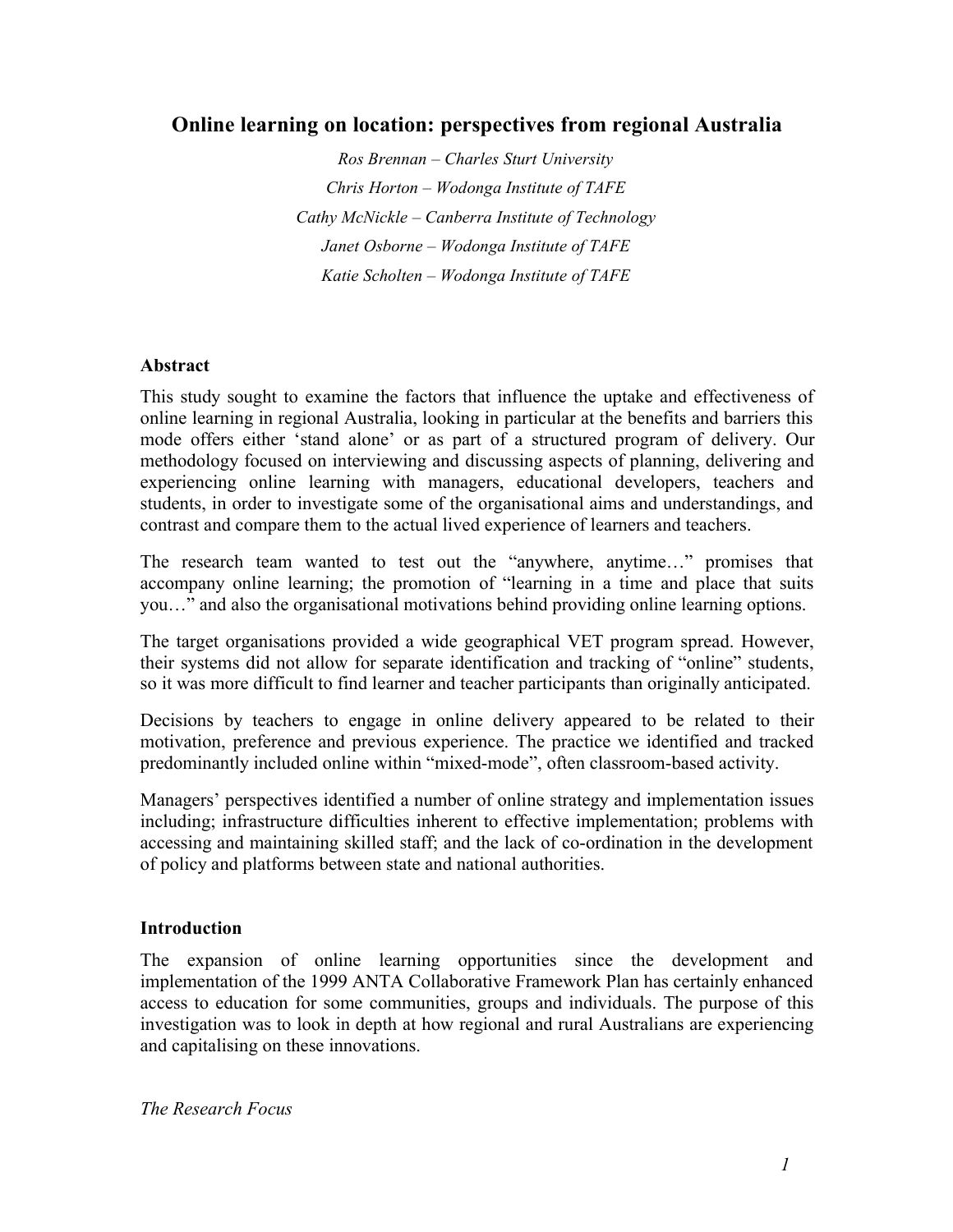In part, the need to investigate online learning in regional environments arises because of the shortage of information for policy makers, communication platform providers and educational developers as they devise strategies to enable people in regional and rural Australia to access education online and to improve their experiences and outcomes. The team set out to ascertain

- whether there were different drivers of choice in rural and regional Australia than those affecting learning providers and learners in metropolitan Australia,
- whether the generic problems identified in other research on online program provision and learning were exacerbated by being at a distance from metropolitan centres,
- how online alternatives had been exploited by VET providers and learners in regional areas, and
- the extent to which flexible learning options with an online component are viable options for providers and users in regional areas.

This research explored online learning from the perspective of the learners, teachers, flexible learning managers, and CEOs of four VET providers in different regional parts of Australia.

### *Research dimensions and questions*

The study was deliberately and specifically focused on *regional* centres and their associated *rural* 'territory'. 89% of Australia's non-metropolitan population (about 4.7 million people) live in such areas. The issues for, and needs of, *remote* communities and populations are not directly addressed. However the outcomes of this research may also clarify some aspects of the benefits of online learning and the barriers to online learning in remote Australia.

The selection of participating providers/learners was made so as to ensure a spread across states and regional environments, from organisations with a stated commitment to the development and support of online learning. The provider sample and their locations offer some useful similarities for comparative purposes, particularly in terms of organisational dimensions, and the hub and spokes pattern of regional location/ delivery from a key regional centre (or metropolitan fringe) to smaller towns and rural settlements. There is also a rich spread of demographic and occupational patterns across the provider locations, and a diversity of client needs and programs.

The providers and regional locations selected were:

*Onkaparinga Institute of TAFE, SA.* Onkaparinga is based in outer suburban Adelaide, but its delivery covers much of the south east of South Australia. It has five campuses, located at Mount Barker, Murray Bridge, Noarlunga, O'Halloran Hill and Victor Harbor, and learning centres on Kangaroo Island and at Pinnaroo. These facilities service a population of approximately 191,000. TAFE in South Australia has a rich history of participating in the development and implementation of online learning approaches, with many teachers having been involved in a variety of types of online professional development for several years. Onkaparinga's strategic goals for flexible learning (2001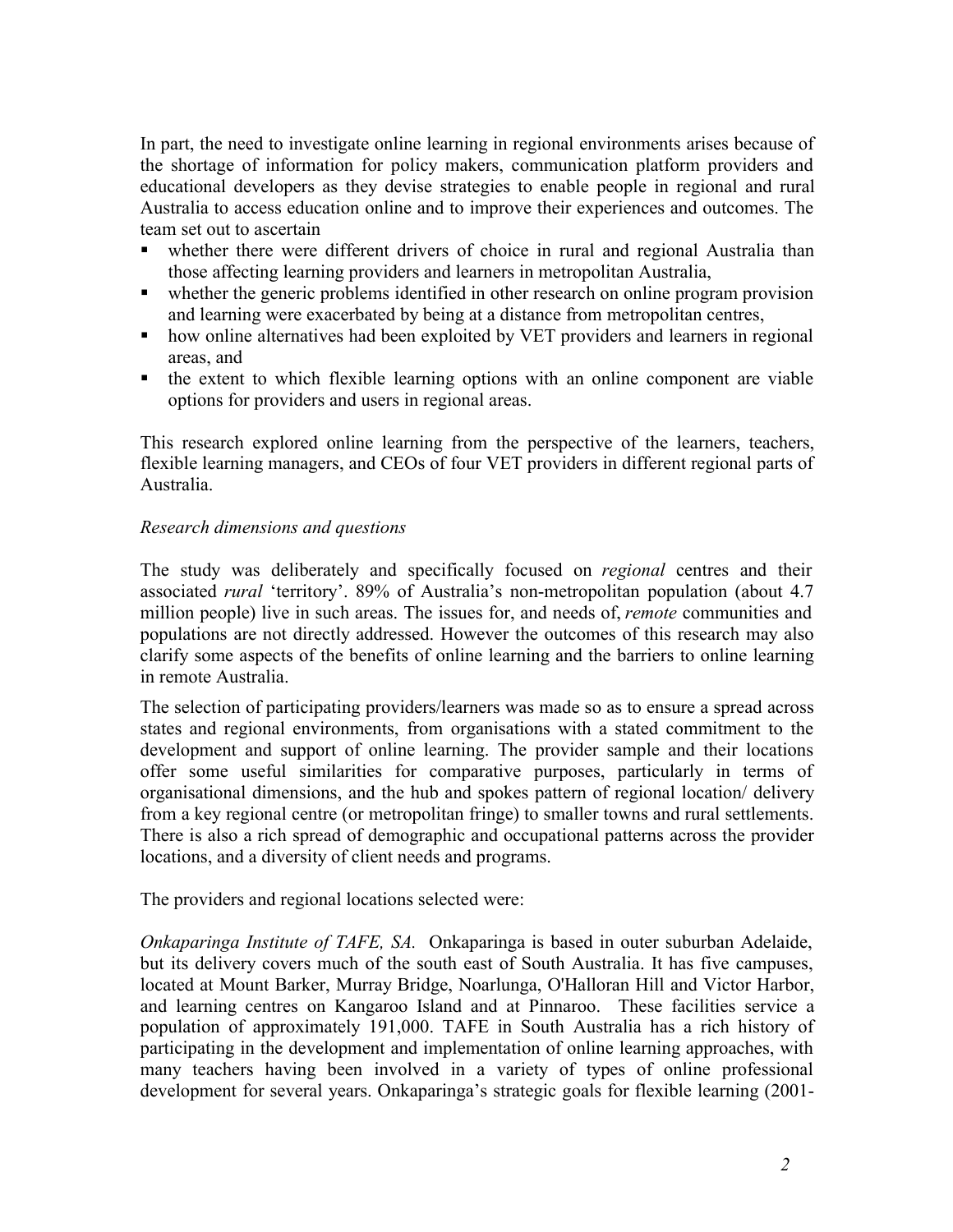2004) are: increased availability and range of flexible delivery options, and increased enrolments in flexible delivery (target 5% per annum over 3 years).

*Goulburn Ovens Institute of TAFE, Victoria.* Goulburn Ovens TAFE has its administrative centre and largest campus located in Shepparton, with major campuses in Seymour, Benalla and Wangaratta, plus a number of smaller operational sites. The Institute services a regional population of approximately 170,000. Its strategic goals for flexible learning include: provide ICT infrastructure to support learners' needs; integrate information technology practices in program delivery options; support the development of 'online' program/course resources to meet customer needs; and provide all clients with access to a range of teaching delivery methodologies and options.

*Wodonga Institute of TAFE, Victoria.* Wodonga Institute of TAFE is situated approximately 300km north of Melbourne on the Victorian-NSW border. The Institute has its main campus in Wodonga, and regional learning centres in the towns of Corryong and Mt. Beauty. It services a regional population of approximately 120,000 on both sides of the Murray River. The Institute's identified goals related to flexible delivery are to: maximise learning opportunities and choices for the community; develop and promote progressive teaching practices; and develop and promote a flexible learning environment.

*Tropical North Queensland Institute of TAFE, Far North Queensland.* This Institute is based around a major campus in Cairns with seven other campuses extending to the north as far as Thursday Island and south as far as Tully. The eight campuses in Far North Queensland service an approximate population of 222,500. Enrolments for 2001 totalled 15,856 of which more than 670 enrolments were for partially or wholly online courses. Tropical North Queensland TAFE is progressively offering selective courses and course units via their online learning management system.

# **Research Methodology**

We wanted to explore what the process of being an online learner or teacher was like from the perspective of the individual, and how these perceptions changed over time. The investigation used a layered and sequential mix of enquiry methods, which included identifying online learners at four organisations/sites, and carrying out in-depth interviews with them near the beginning of their course. 46 learners were interviewed.

Focus groups with a sample of learners during the first visit to each site, to discuss attitudes, perceptions, difficulties, etc. Twenty learners participated in three focus groups. Follow-up interviews with twenty-one of the original learners were held approximately six weeks after the commencement interviews to discuss changes in perceptions/attitudes over time. Thirteen learners were identified to participate in "Learner Diaries" exchanges of more personal accounts over time with a researcher (via email) about the process of being an online learner - with eight completing diaries.

In-depth commencement and follow up interviews were held with teachers working online. Twenty-three teachers participated in initial interviews and sixteen in follow-up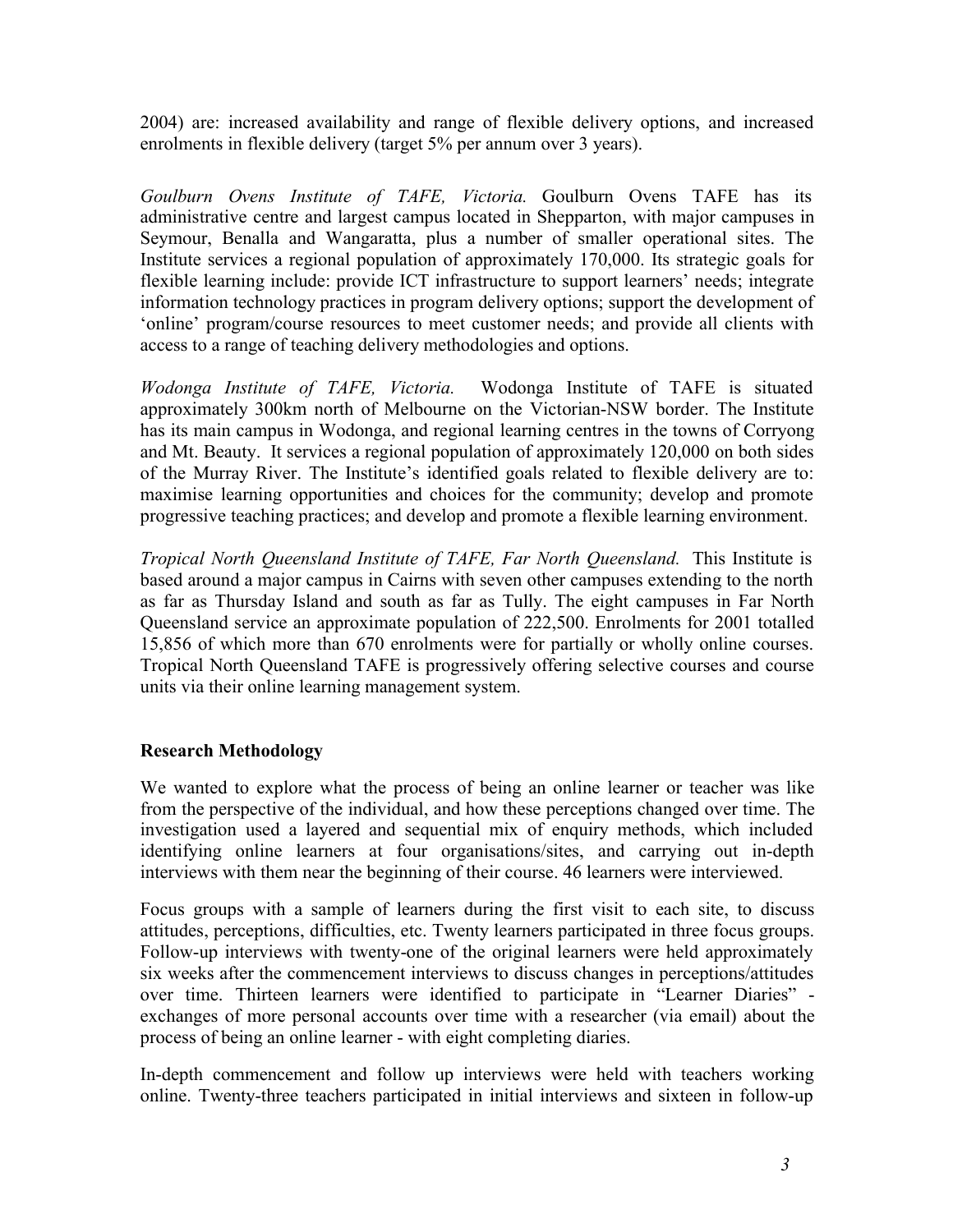interviews. Organisational case study and operational data came from interviews with organisational stakeholders (CEO's/Flexible Learning Managers = 10), who also provided corporate information and contextual data about their organisations and regions.

### *Methodological Constraints*

Research, like the course of true love, never runs smooth, and this project was no exception. The problems encountered are similar to those raised by other NCVER projects in the field. The volatility of the area being researched is accepted as being part of the territory. The problems tell us a lot about teacher and learner behaviour in an online environment. The specific difficulties encountered by the researchers included:

- the lack of available institutional data on the numbers and contact details of learners studying online and the accompanying privacy issues that complicate the release of contact information
- some attrition of both learners and teachers between site visits
- confusion in the minds of teachers and learners about what constitutes online teaching and learning
- flexible patterns of enrolment and completion meaning that learners were at very different stages of their courses, making comparisons across cohorts difficult
- low numbers of identifiable online learners in participating case study organisations
- changes of staff involved in online delivery during the investigation period
- difficulty in engaging learners to commence and participate in diaries
- characteristic lack of persistence demonstrated by the online diary participants in spite of a lot of electronic encouragement.

Responding to these constraints resulted in modifications to the original methodology. The learner and teacher questionnaires originally proposed were reworked and the project team elected to carry out additional online learner diaries. The decision to concentrate on collecting contextual information was also made on the basis of researcher expertise and the literature. The research team members met, analysed and synthesised the available data from the site visits, confronted the methodological problems and value added to the project on the basis of their experience, not only with research but with the content area being researched (Limerick, Burgess-Limerick & Grace 1996).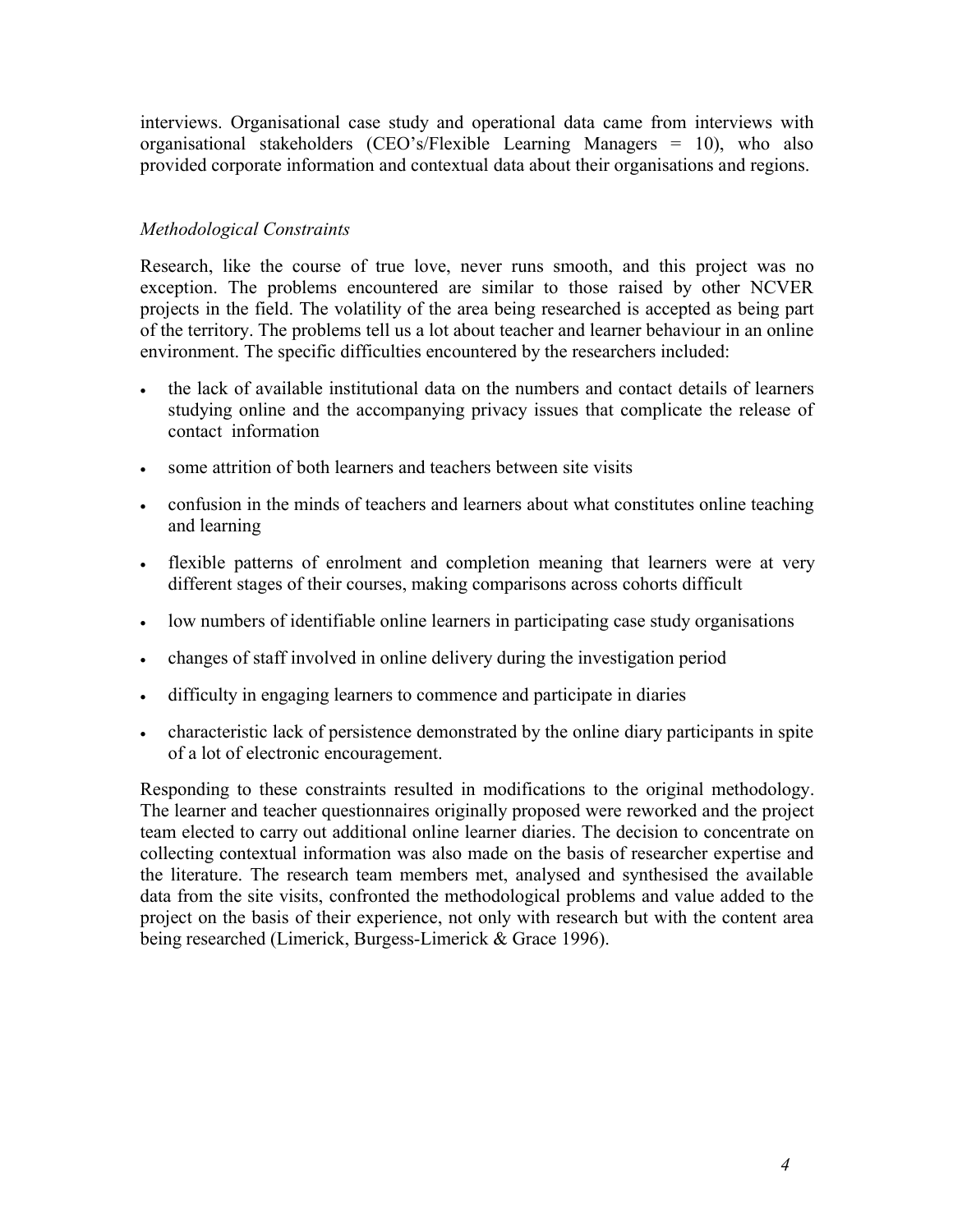### **Findings and discussion**

#### *Learner Findings*

We were interested in this research to ascertain information about the actual experience of online learning, but we also wanted to contrast this with what learners had been expecting, in terms of benefits. In this way, we wanted to find out whether learners' expectations were realistic and how this might have affected outcomes for learners.

Generally, learners' expectations about the experience of learning online were positive, anticipating that it would provide: worthwhile challenges; convenience and flexibility; the opportunity to develop their computer / internet skills; an opportunity to tailor the learning experience around their lifestyle; quick and easy learning options and outcomes; and greater choice.

How learners felt about the experience afterwards, however, was revealing. While many still felt it had realised many positive outcomes, some revealed distinct dissatisfaction. The experience for these learners had been challenging, but not in a positive way: it was slow, difficult and inconvenient, particularly for those without home access to a PC.

Initial interviews showed that some learners anticipated difficulties. Among the negative expectations recorded were that this form of learning might bring with it or heighten problems to do with: isolation; not knowing enough about technology; being excessively time consuming; requiring high levels of self discipline; and IT failure / breakdown.

These issues were a reality for many learners participating in the study, compounded for some by difficulties imposed by: having only one phone line at home (and having to share the internet connection with the phone); missing the face to face experience; difficulties in juggling a number of different priorities (work, study, home etc). A few experienced poor turn around times in teachers responding to enquiries. Finally, most learners found that the time it took to study in this mode was far greater than expected.

### *Learner Characteristics*

The first round interviews revealed a highly diversified group of participants. The range and level of the courses being studied was highly diverse, from AQF Certificate level II through to Diploma level. Subjects studied included Occupational health and safety; Information technology; Nursing and community services; Business and management studies; and Education / Workplace Trainer and Assessor.

Significantly, most of the learners interviewed had not previously participated in distance learning. Many had used simple communication tasks (such as emailing and chatting), but very few had used it as an educational access medium.

The majority of learners indicated that they had not had an alternative choice of study mode for their course, and were compelled to undertake a component of their course online. Some courses had a compulsory online component; some learners were unable to attend "traditional" classes (due to personal commitments such as family and work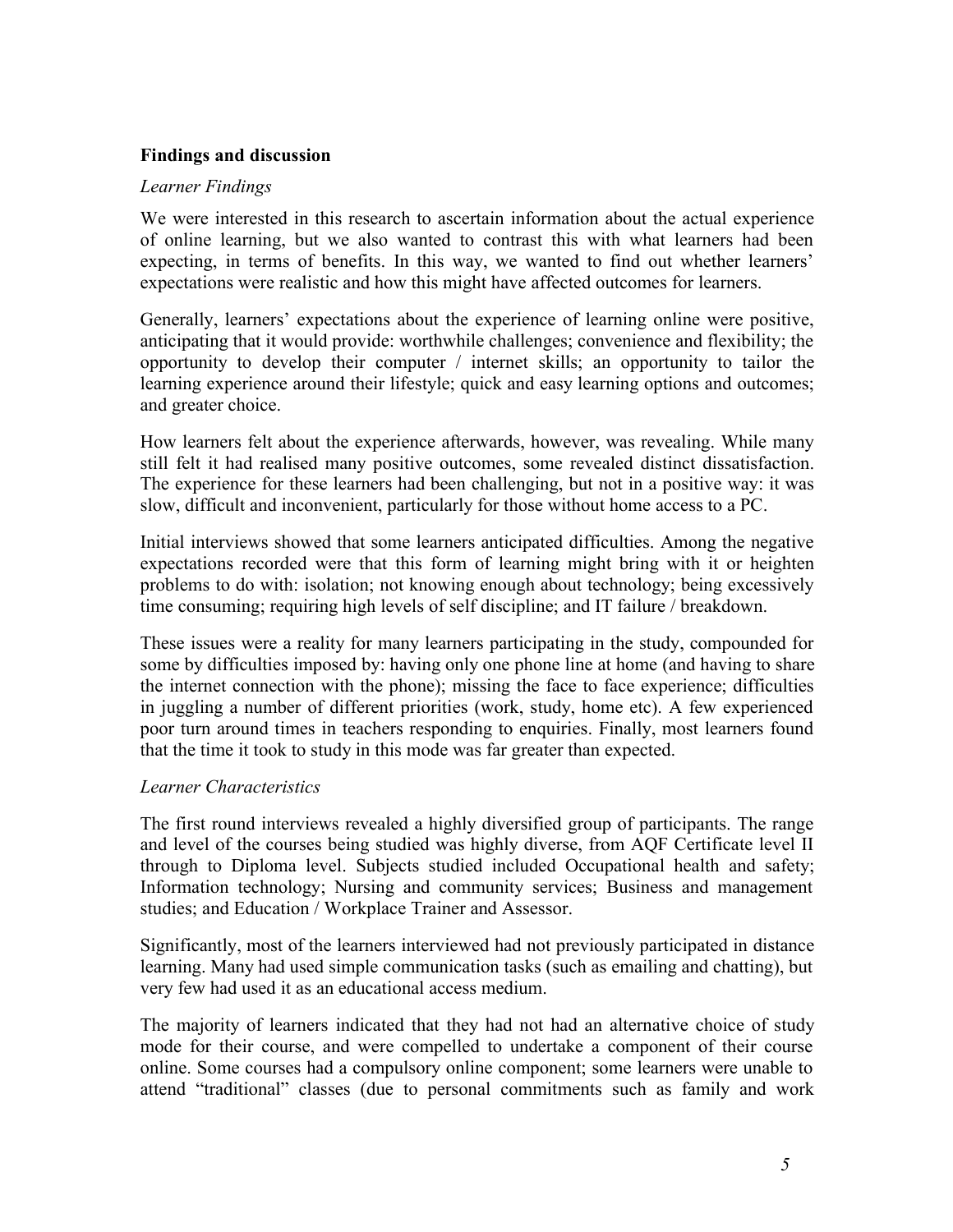responsibilities); or the course or subject was only available online. It is significant that in regional areas most learners do not select online study from other options. It is their only choice due to issues such as small numbers undertaking the course, or widely spread/isolated participants. For those learners who did have a choice, reasons given for choosing online study included that it would be a "good experience" or "a challenge".

Most learners we spoke with found studying online to be generally a positive experience. This was mainly attributed to the convenience and flexibility of the mode. Learners also appreciated that it gave them broader access to information and that it was the "modern way of learning". Many learners indicated that they would study online again due to the convenience and flexibility the mode offered. There were also those who stated that they would not undertake online study again having had difficulties with the delivery mode which in turn was affecting their overall progress in the course.

Responses were equally divided between those who like online and those who preferred face-to-face. Those expressing a preference for online learning mostly spoke of the flexibility it allows, whereas those who prefer face-to-face find online frustrating, confusing and slow, or said they lacked the required motivation and missed contact / interaction with their peers.

The researchers anticipated that time availability and allocation might cause concern for learners. When asked about allocating time, and the success of their strategies, some explained that they set about developing quite deliberate study strategies, such as having a regular time/ place to access information and/ or study. Many however, commented that finding time for study was never easy and with this form of study, it was easy to procrastinate and generally allow the priority for study to slide. Time management issues come to the fore not only when learners experience difficulties with the medium, but also if they lack the experience and disposition to be a self-directed learner.

Learners indicated that they used a variety of methods to communicate with their teachers/ tutors including phone, online modes (email, chat rooms and discussion boards) and face-to-face contact. When asked why they used these methods, learners said that they chose what was convenient, easy to access and reliable. Most learners found the online resources were easy to follow, although many still make "hard copies" of materials (shifting the burden / cost of resource production from organisations to individuals).

Technology was mentioned frequently throughout the interviews as an issue pervading almost all others explored. Learners suggested the need to address issues such as the provision of better bandwidth; the provision of backup resources (disk copies of materials, hardcopies of resources etc.); training (for staff and learners) to address skills gaps; and more practice and feedback.

The researchers anticipated that the cost of technology may have been an issue for some learners, however the majority of those interviewed indicated that they have not found any major prohibiting factors to do with technology costs. This does not eliminate technology cost as a general barrier to choosing online study, it simply indicates that for this sample any technology cost barrier had already been overcome. However, having only one phone line at home was mentioned frequently as an access issue. This suggested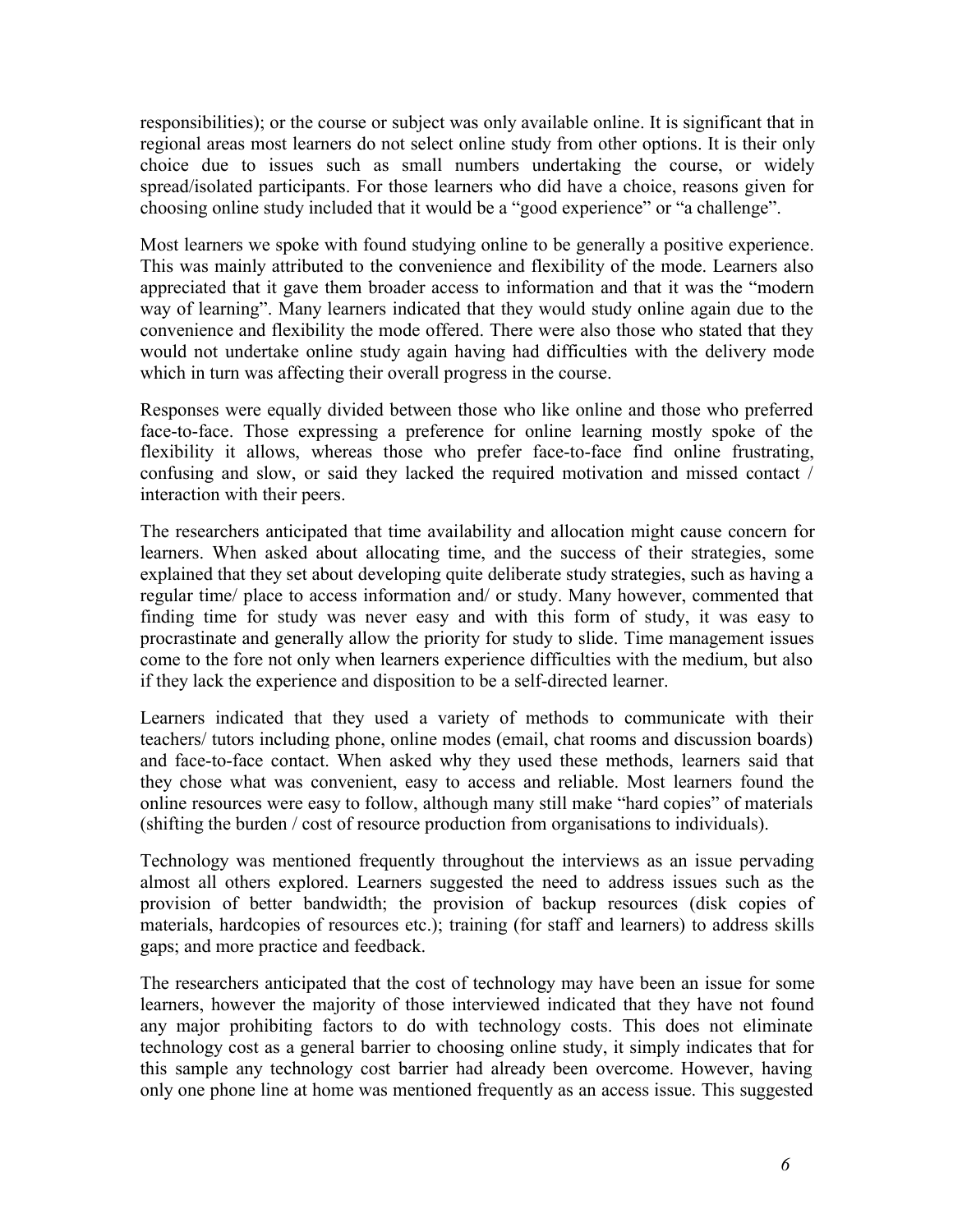to us that the cost of installing and servicing a second line was a cost burden that most learners were not prepared to address.

The researchers had difficulty contacting learners and teachers for re-interviewing. Some had dropped out, or moved on. 21 of the 46 learners were re-interviewed, to ascertain how they were progressing with the medium, and how attitudes might have changed.

More than half of those re-interviewed (13) indicated they would study online again for reasons including the access and flexibility the mode afforded. For a similar number, online had become a preferred mode of delivery, which was surprising, given the mixed responses recorded during the first interviews. However, the follow-up interviews were with learners who had persisted, and were experiencing success with the online mode.

When asked about how the learning experience had changed during the study period, most said that it had become easier. This change was attributed to having had more experience and familiarity with the IT aspects of studying online.

The application of the online teaching and learning experience was one of the most interesting aspects of the study. We found very little practice in the area of fully online, fully "flexible" learning. What most learners were doing online was accessing components of learning resources, checking administration issues/requirements, and communicating with teachers/learners. Many learners interviewed were from institutes that only offered specific components of courses online, rather than entire qualifications.

### *Teacher findings*

Teachers were interviewed about their perspectives of their learners' online learning experience to provide insights into the experiences of the learners, which the learners either had not identified or could not articulate / distinguish between particular aspects of the online learning experience.

Teachers commitment to online learning derived from a variety of experiences. Some had been involved in online learning as program / content developers, and several explained their involvement as resulting from their participation in organisational / professional development programs.

Teachers said they were initially optimistic that online learning could deliver a range of benefits including increased IT skills, convenience, better access, interaction, better quality and more current resources, and the development of problem solving skills. They felt that these goals were generally being realised. They also felt that it would be a positive experience for their learners as it provided: a necessary exposure to the technology; the excitement of another mode; greater learner flexibility; the capacity to cater for a range of learner needs; and the creation of access for some learners.

Teachers were asked to identify negative aspects of online learning that they had considered prior to delivery, and the extent to which these perceptions had been confirmed or refuted by their learners' experiences. Practitioners expected learners to have problems with time management, particularly with procrastination in commencing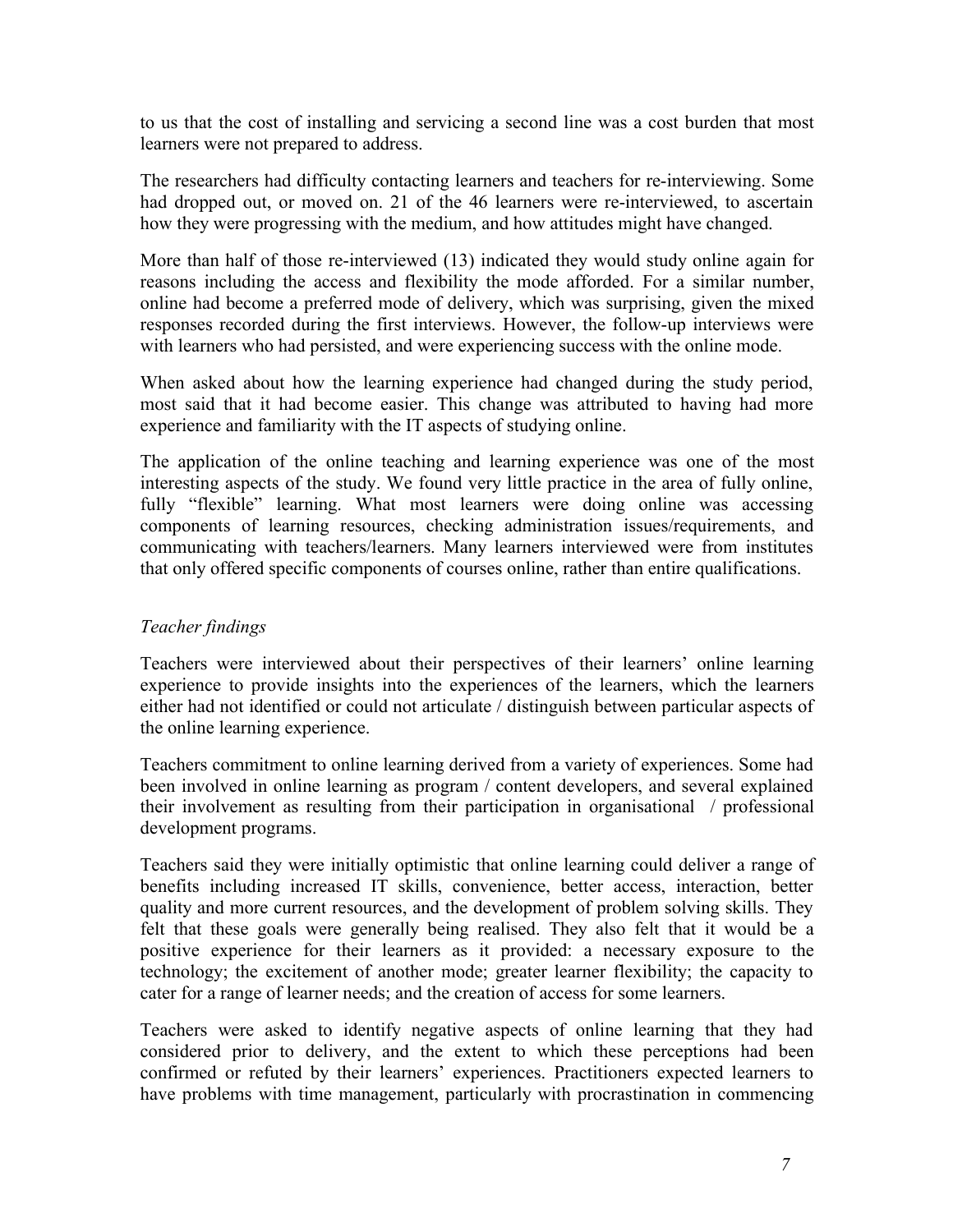tasks. They were also concerned that the learners would not have the IT skills to cope, and that the technology itself would let learners and staff down. They felt that the extent of teacher induction to use the technology effectively was not sufficient to guarantee confidence and that the support needs of learners could not be met. They also noted that the absence of class interaction and their inability to respond to learner questions immediately would be a disadvantage.

The teachers were then asked to comment on the extent to which these projected negatives had turned into reality. Problems such as the inadequacy of the learner technology, the speed of the phone lines and the low take up rates of online courses had dampened their enthusiasm a little, and in some cases caused major disjunctions in provision.

While many of the projected problems had been realised, teachers had put in place some strategies to minimise any possible negative effects and to increase learner retention. These strategies included: providing greater levels of learner support and initial guidance; screening learners to establish levels of IT ability; and using chat facilities more extensively to overcome a sense of isolation amongst learners. Problems that teachers were not able to plan for or overcome included: poor levels of technical assistance available to learners; lack of time management skills; and general technology failures.

Specific issues that teachers identified as being barriers to effective online learning included: lack of co-ordination between TAFE providers across Australia, resulting in resource replication and time wastage; the over-enthusiasm of course developers; slow uptake rates; poor quality sound and video streaming; ill-matched IT skills amongst the learner cohort; learner styles and preferences that do not match the demands of the technology; lack of technical support; Internet connection costs; and limited access to appropriate technology.

Suggested consequences for not addressing these issues teachers saw as: continued technology problems, leading to high dropout rates and learner frustration; time management/motivational problems, leading to slow learner progress and possible attrition; and learning style mismatches, leading to greater consideration of how well the mode of learning suits individual learners' preferences and styles.

A number of teachers mentioned difficulties that they were having in sustaining their existing online courses. Part of the sustainability issue came about because learners were finding it difficult to maintain their original motivation. Some of the reasons teachers thought motivation may have been difficult to maintain included learners finding employment (and leaving the course); insufficient computers available for learner study at TAFE; learners electing to go 'paper based'; insufficient new enrolments, creating low numbers of peers in course; and learners 'dropping off the radar', with no specific reasons given.

Approximately half the teachers had made modifications to the course content and style of delivery in response to learner feedback and perceptions of learner satisfaction. These modifications included: abandoning some online editing processes, adding more structure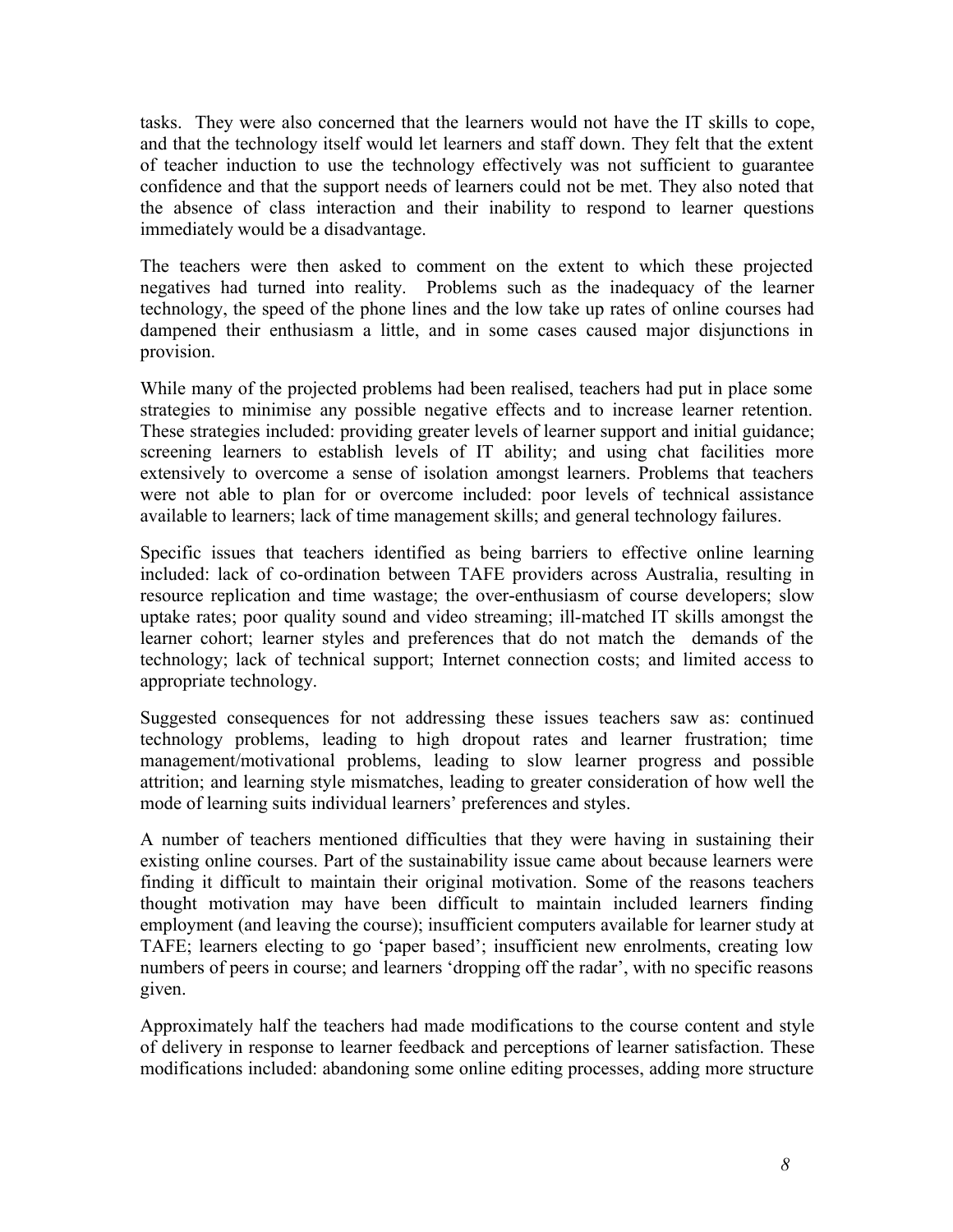to chat facilities, changing course content for reasons of currency, assessment refinement and improvements to the presentation of materials.

During the second visit teachers reiterated their preference for a mixed mode of delivery that blends face-to-face instruction with online support. The reasons given for this opinion included that technology is only a 'tool'; the lack of learner / teacher engagement achievable in an online environment; learners expressed dislike of fully online learning; and lack of contact with learners resulted in learner tracking difficulties.

Teachers were asked if the experience of online learning had changed for their learners over the period between visit one and visit two. Most felt that the experience had changed, and that (continuing) learners had become more comfortable and confident with the medium. Most of the teachers maintained their original forms of contact with learners but felt that both parties were 'getting better at it'.

Teachers reported that online learning had been beneficial to their learners in a number of ways. Their learners had developed more sophisticated technological skills, had access to a wider range of resources, and in some cases learners had become more self-managing with regard to their time and their learning. The majority of teachers said that convenience and flexibility were important factors for learners accessing online learning that had been realised by the learners. The only qualifier to this enthusiasm was that learners' personal "home" technology might compromise speed and ease of access.

### *The Management View*

Flexible learning managers and CEOs placed a strong emphasis on the value of providing options for people within their communities. They talked about helping communities stay together and develop new pathways and opportunities. They also mentioned the needs of seasonal, and very isolated workers, for whom online can form a link representing continuity. One interesting observation was that learners and communities may currently see online learning as "less serious" and that communities may therefore not place a high value on it. Alternatively, some saw online learning as a means of both reaching across remote areas and alleviating isolation and increasing the social dimensions of learning.

Flexible learning managers and CEOs did not see online learning as a cost cutting exercise, and appeared well aware of the issues involved in implementing it. (These included teachers having 'home access', addressing the new industrial relations issues that non-classroom based practice presents, looking for new ways to value, maintain and replace infrastructure related to IT services etc). Amongst the most frequently mentioned barriers were; telecommunications and bandwidth issues culminating in long download times and inaccessibility during business hours; technical barriers (knowing what software to use; having appropriate hardware); skills deficits (for teachers and learners); keeping equipment up to date; learner readiness; literacy and comprehension issues; and slow teacher adoption and adaptation.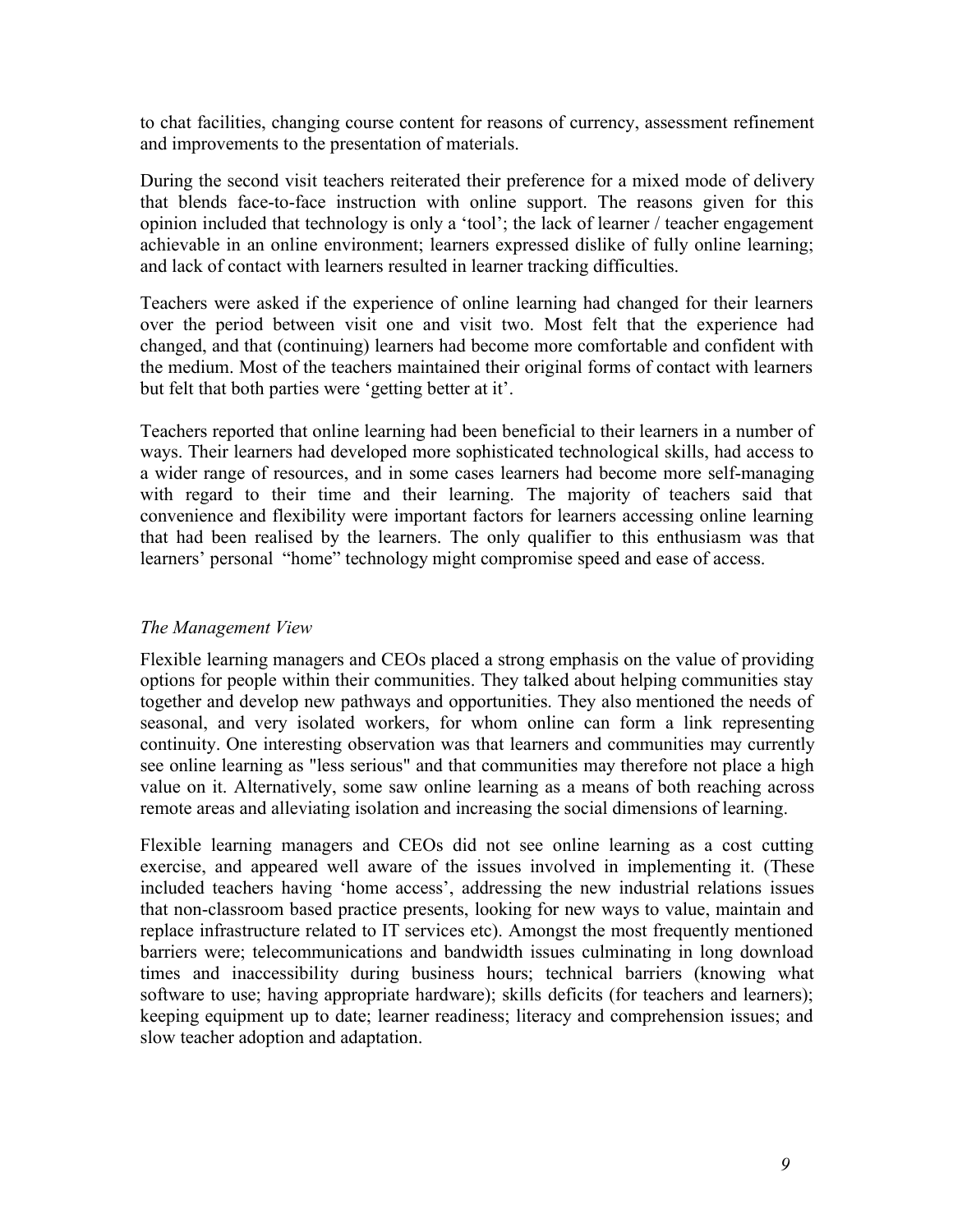# **Conclusions**

For learners, the main benefits anticipated from online learning were convenience and flexibility, choice, challenges, and the opportunity to develop ICT skills. There was strong evidence from persisting learners that this occurred. Negative aspects of the online mode that learners anticipated were: isolation; that it would be slower; not knowing how to use the technology; study would be more time consuming; greater need for selfdiscipline; likely technology failure; and a long response time to queries. Some of those learners who were re-interviewed (but not the majority) indicated that many of these negative expectations had also been realised. We can only speculate that the group of non-persisting learners would more strongly identify these as difficulties.

The main barriers identified by learners were preparation and technology related issues. Remedies to overcome these were seen to include: the provision of a better delivery system, based on more reliable infrastructure and more instruction for users, including classes/ tutor support for beginners to enhance their ICT skills; and more technical and tutor support throughout the course. Learners also commented that levels of prior knowledge should be assessed, not assumed.

For many practitioners in the study, online was not their preferred mode of teaching. Reasons for this related to: perceptions that their learners disliked this method of teaching and learning; opinions that learners would learn best in a mixed mode; communication with learners being more restricted in an online environment, creating a sense of distance and isolation; low levels of ICT literacy and general literacy amongst learners contributing to their problems. The provider voices generally expressed concerns that access and equity factors inhibited some learners' progress on a number of levels including language and literacy, online access, and access to equipment.

There was a general sense of continuous improvement and action learning embedded in the teacher comments and discussion about their practice, and about the way it was received and responded to by learners. A major difficulty faced by many online teachers involved finding the time to reflect on their practice and discuss it with other teaching professionals, both inside their own organisation and in other organisations. Learning and practice improvement seems to be coming about at fairly high costs to the individual practitioner, without a sense that this is improving systems and practice more broadly.

Ultimately, the concern remains that for as long as regional and rural telecommunication systems are inadequate to sustain reliable and speedy links, learners will struggle and become disheartened with the online mode. This, coupled with teacher concerns that they are not yet resourced and supported within their Institutes and state systems to maintain an adequate quality of service, leaves regional VET providers and public systems with significant barriers to overcome before the acknowledged benefits of reliable online delivery to regional and isolated learners, operating in an environment of adequate choice and support, can be realised.